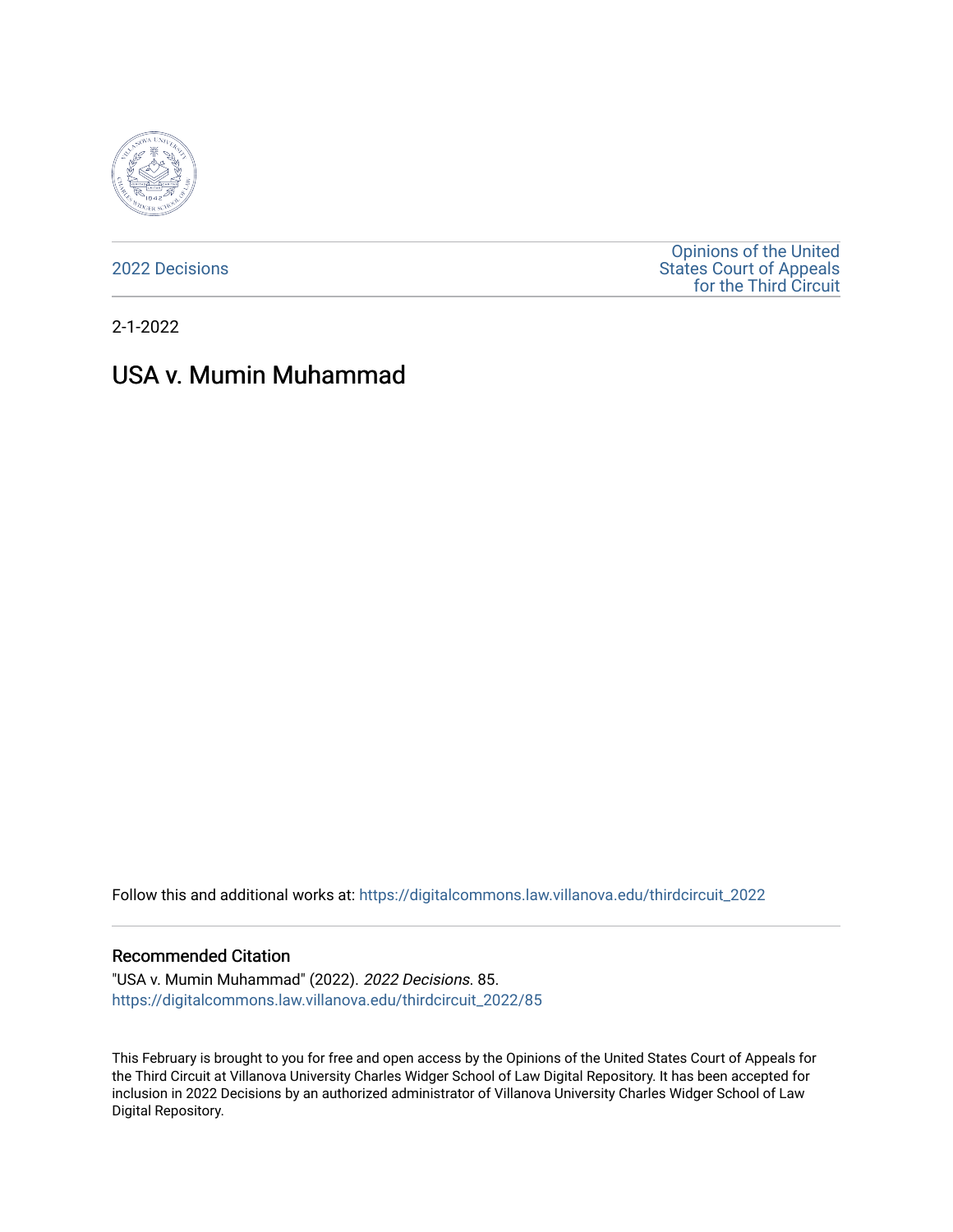## **NOT PRECEDENTIAL**

# UNITED STATES COURT OF APPEALS FOR THE THIRD CIRCUIT

No. 21-1311

# UNITED STATES OF AMERICA

v.

MUMIN MUHAMMAD, Appellant

Appeal from the United States District Court for the District of New Jersey (D.C. Criminal Action No. 2-14-cr-502-001) District Judge: Honorable Susan D. Wigenton

Submitted Under Third Circuit LAR 34.1(a) on January 10, 2022

Before: AMBRO, BIBAS, and ROTH, Circuit Judges

(Opinion Filed: February 1, 2022)

OPINION\*

<sup>\*</sup> This disposition is not an opinion of the full Court and under I.O.P. 5.7 does not constitute binding precedent.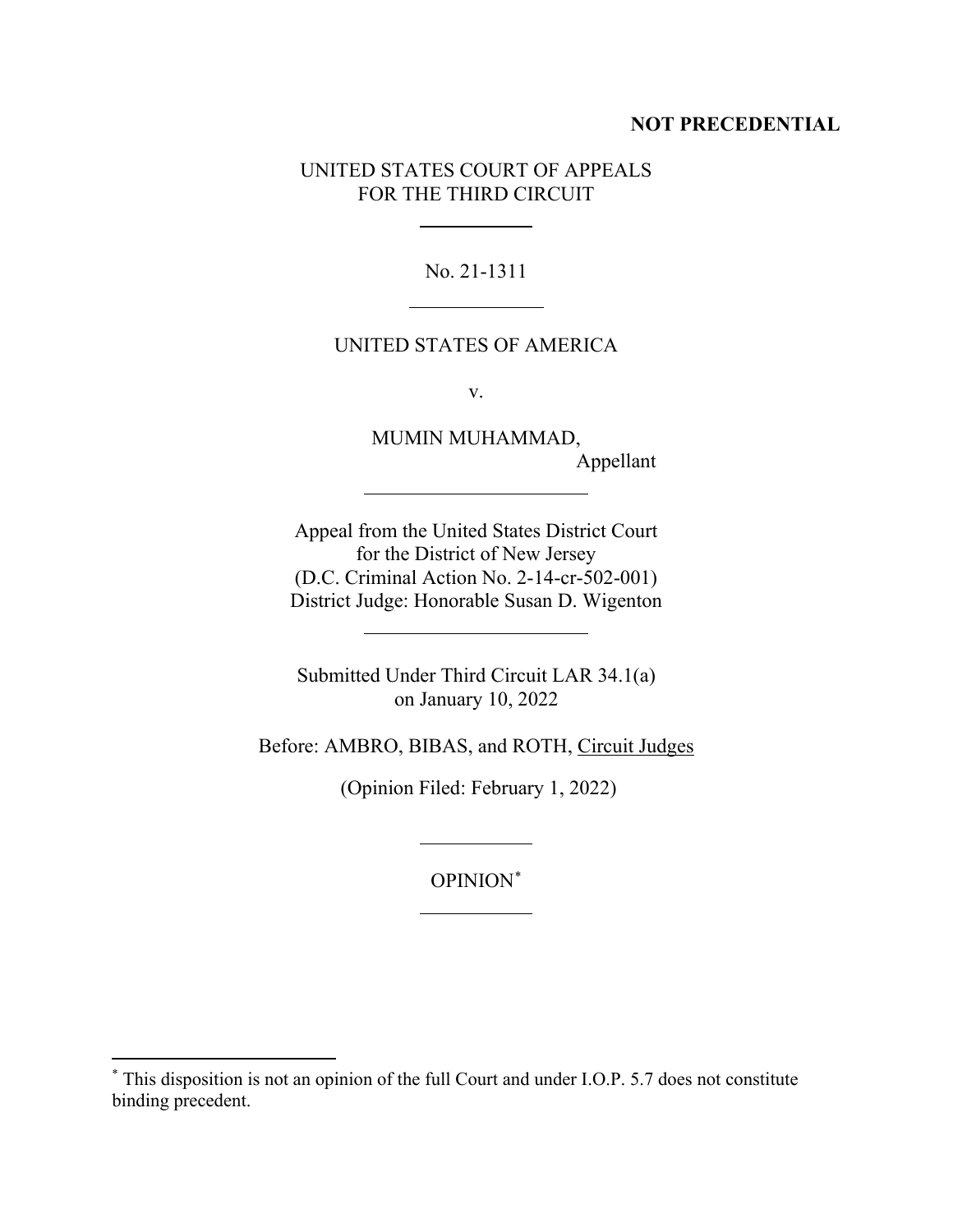### AMBRO, Circuit Judge

Mumin Muhammad appeals the District Court's denial of his motion for compassionate release. For the reasons stated below, we affirm its decision.

#### **I.**

Generally, a district court lacks jurisdiction to modify a sentence after it has imposed a final judgment. *See United States v. Easter*, 975 F.3d 318, 323 (3d Cir. 2020). But, in certain circumstances, Congress has granted district courts limited authority to modify sentences. For instance, if either the Director of the Bureau of Prisons or a prisoner files a motion for compassionate release, a court may grant a sentence reduction if, after considering the applicable sentencing factors under 18 U.S.C. § 3553(a), it determines that release is (1) warranted by "extraordinary and compelling reasons," and (2) "consistent with applicable policy statements issued by the Sentencing Commission." 18 U.S.C.  $§ 3582(c)(1)(A).$ 

The District Court sentenced Mumin Muhammad in 2015 to 144 months' imprisonment for distributing 100 grams or more of heroin. In June 2020, Muhammad moved to modify his sentence under one of  $\S 3582(c)$ 's compassionate release provisions. He argued his sentence should be modified under 18 U.S.C. § 3582(c)(A)(i) based on two "extraordinary and compelling reasons." First, his asthma put him at a high risk of COVID-19 complications. And second, his Guidelines' range at his 2015 sentencing was higher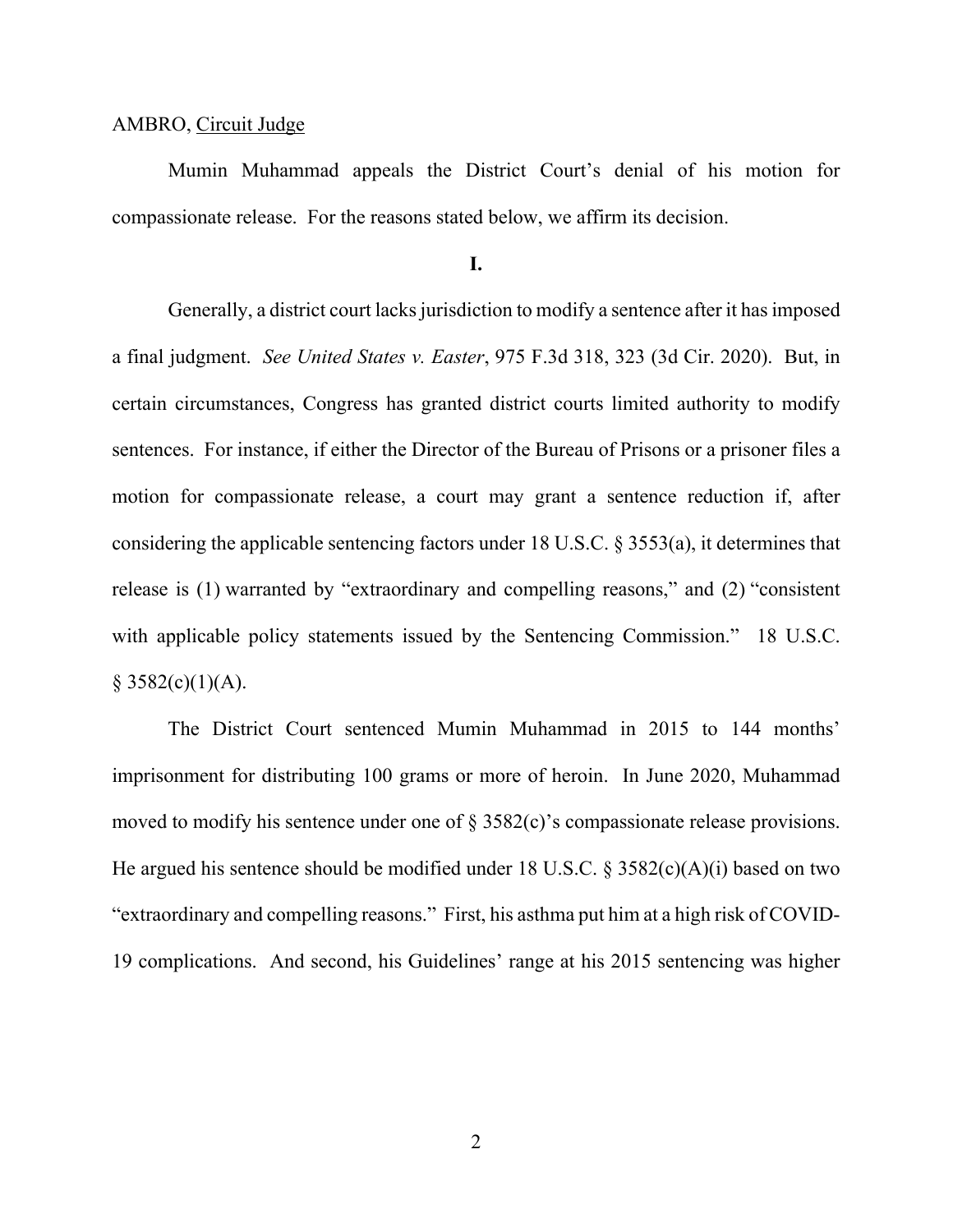than it would have been if calculated in 2020, based on a new *en banc* opinion from our Court, *United States v. Nasir*, 982 F.3d 144 (3d Cir. 2020) (en banc). 1

The District Court denied Muhammad's motion. According to the Court, neither his asthma nor the *Nasir* decision was an "extraordinary and compelling reason" for release. And even if either or both were, the Court was not persuaded the relevant sentencing factors outlined in 18 U.S.C. § 3553(a) supported early release. Muhammad now appeals.

### **II.**

On appeal, Muhammad first contends the District Court erred by holding that our Court's decision in *Nasir* was not an "extraordinary and compelling reason" for a sentence reduction.2 And second, he argues—for the first time on appeal—*Nasir* should apply retroactively to his sentence. We review legal questions *de novo*, including the District Court's interpretation of statutes. *United States v. Andrews*, 12 F.4th 255, 259 (3d Cir. 2021). But we review its ultimate decision to deny a compassionate release motion only for abuse of discretion. *Id.*

<sup>1</sup> The Supreme Court vacated and remanded *Nasir* on grounds not relevant to this appeal. *United States v. Nasir*, 142 S. Ct. 56 (2021). Our Court has reissued its *Nasir* opinion, leaving the issues and analysis that Muhammad relies on unchanged. *See United States v. Nasir*, 17 F.4th 459 (3d Cir. 2021) (en banc).

<sup>&</sup>lt;sup>2</sup> Though Muhammad contended before the District Court there were two "extraordinary and compelling" reasons for his release (his asthma and the *Nasir* decision), his opening brief on appeal does not challenge the Court's rejection of his asthma argument. He has therefore forfeited that argument. *See Geness v. Cox*, 902 F.3d 344, 355 (3d Cir. 2018). Even had he challenged this holding, he has not shown, as we discuss below, the Court abused its discretion in determining the § 3553(a) factors weigh against his early release.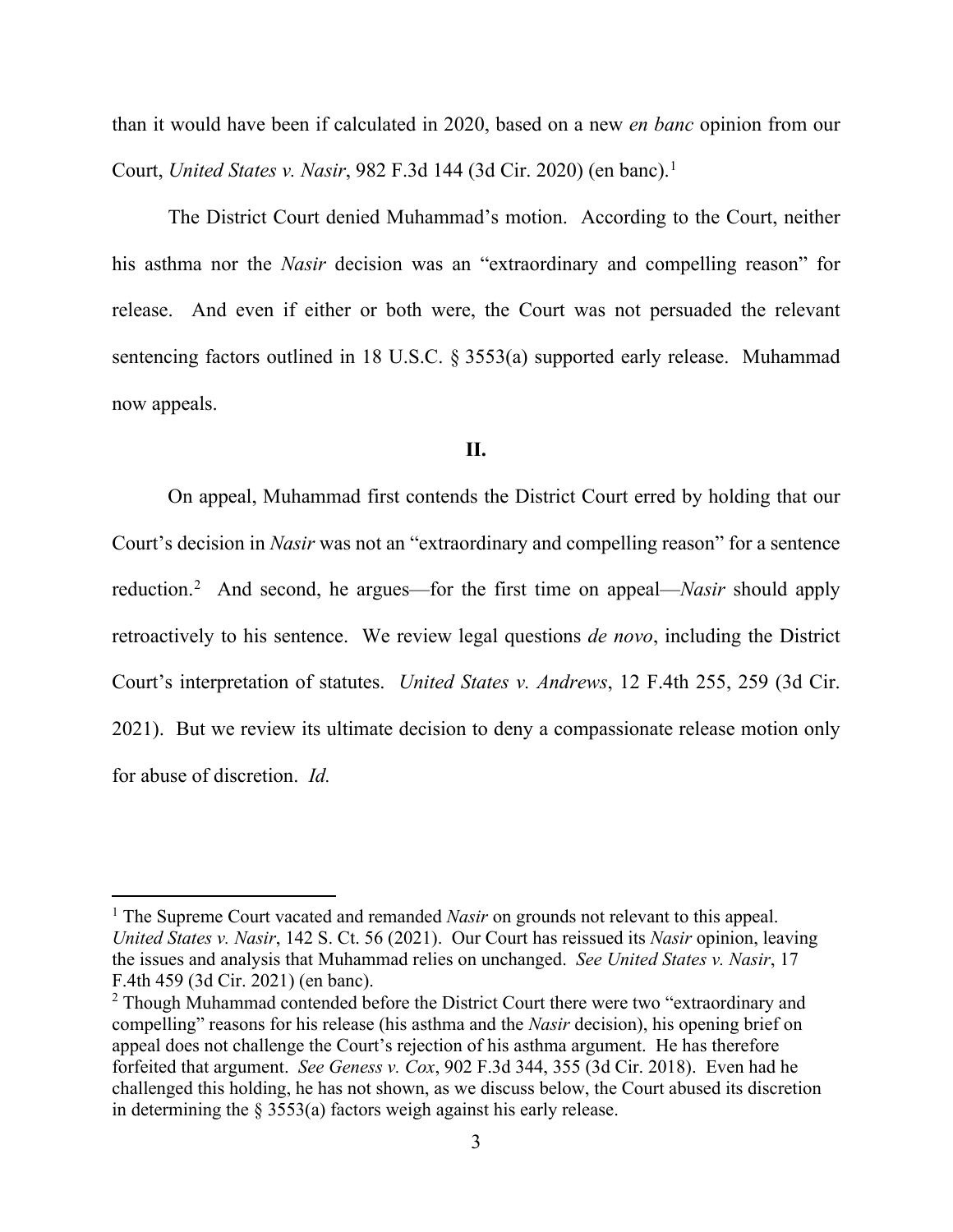**A.**

We begin with Muhammad's contention that the change of law in *Nasir* was a compelling reason for early release. At his initial sentencing, the District Court applied the career-offender enhancement, U.S.S.G. § 4B1.1, to Muhammad's sentencing range because he had two prior felony convictions of a controlled substance offense: a 1999 federal conviction for conspiring to distribute heroin and a 2008 New Jersey conviction for distributing and conspiring to distribute heroin. Years later, our Court held in *Nasir* that "inchoate crimes are not included in the definition of 'controlled substance offenses' given in section 4B1.2(b) of the sentencing guidelines." 17 F.4th at 472. And conspiracy, like Muhammad's 1999 conviction, is considered an inchoate offense. *See United States v. Salahuddin*, 765 F.3d 329, 341 (3d Cir. 2014) (internal citation omitted). So, he explains, had *Nasir* been decided when he was initially sentenced, he would not have qualified as a career offender, as then he had only one prior felony conviction of a controlled-substance offense. Without the career-offender enhancement, Muhammad asserts he would have received a 60-month sentence.

On appeal, Muhammad insists it would "be simply unfair not to reduce his sentence to time served." Appellant's Br. at 5. But he makes no effort to explain why the change of law in *Nasir* qualifies as an "extraordinary and compelling" circumstance under  $\S$  3582(c)(1)(A) or how the District Court erred in ruling it was not.

Yet even assuming Muhammad presented an "extraordinary and compelling" reason for release, he has failed to challenge the Court's independent ground for denying his motion. Recall that compassionate release requires *both* that "extraordinary and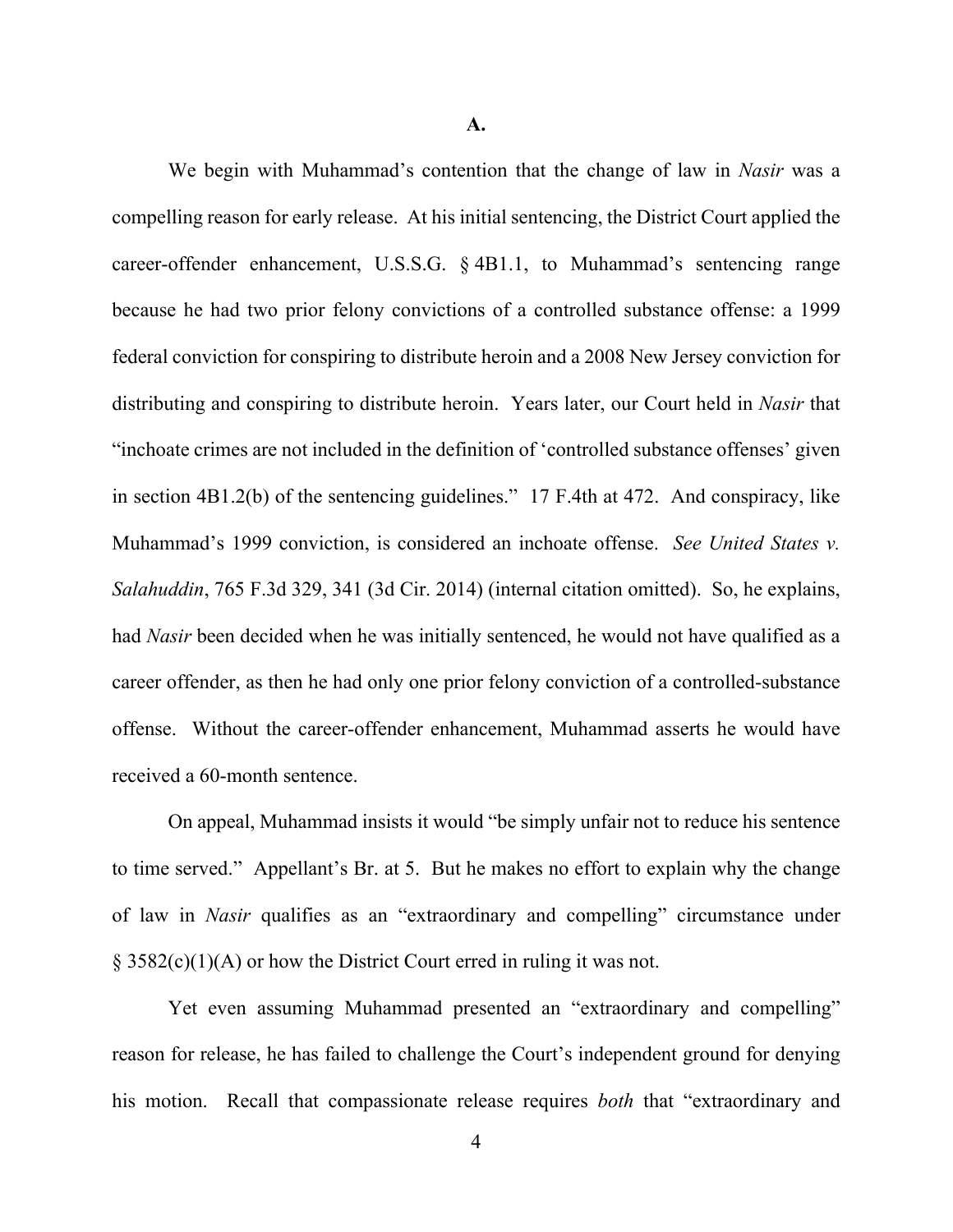compelling reasons" support release and that the § 3553(a) factors do so as well. *See* 18 U.S.C. § 3582(c)(1)(A)(i). Here, the Court explained that even if there were a compelling reason for release, "it would still deny [Muhammad's] motion because the applicable sentencing factors under 18 U.S.C. § 3553(a) weigh against his early release." Appx. at 5. Specifically, the Court's memorandum noted early release would not "'reflect the seriousness of the offense,' 'promote respect for the law,' 'provide just punishment for the offense,' or deter [Muhammad] or others from similar conduct." *Id.* at 5–6 (quoting 18 U.S.C. § 3553(a)(2)(A)). The Court also cited its § 3553(a) discussion from Muhammad's initial sentencing and, in a footnote, added the "[s]ection 3553(a) factors that [it] considered at sentencing and must consider now have not changed." *Id.* at 6 & n.4.

Muhammad does not claim on appeal that the Court abused its discretion in evaluating the  $\S 3553(a)$  factors, so he has abandoned this argument.<sup>3</sup> See Nagle v. *Alspach*, 8 F.3d 141, 143 (3d Cir. 1993) ("When an issue is either not set forth in the statement of issues presented or not pursued in the argument section of the brief, the appellant has abandoned and waived that issue on appeal."). We thus affirm the District Court's judgment on this independent ground.

<sup>&</sup>lt;sup>3</sup> Had he advanced it, he faced a high bar to show error. We will not disturb the District Court's determination that the  $\S 3553(a)$  factors do not support compassionate release unless we have a "definite and firm conviction that it committed a clear error of judgment in the conclusion it reached upon a weighing of the relevant factors." *United States v. Pawlowski*, 967 F.3d 327, 330 (3d Cir. 2020) (quoting *Oddi v. Ford Motor Co.*, 234 F.3d 136, 146 (3d Cir. 2000)) (alterations adopted).